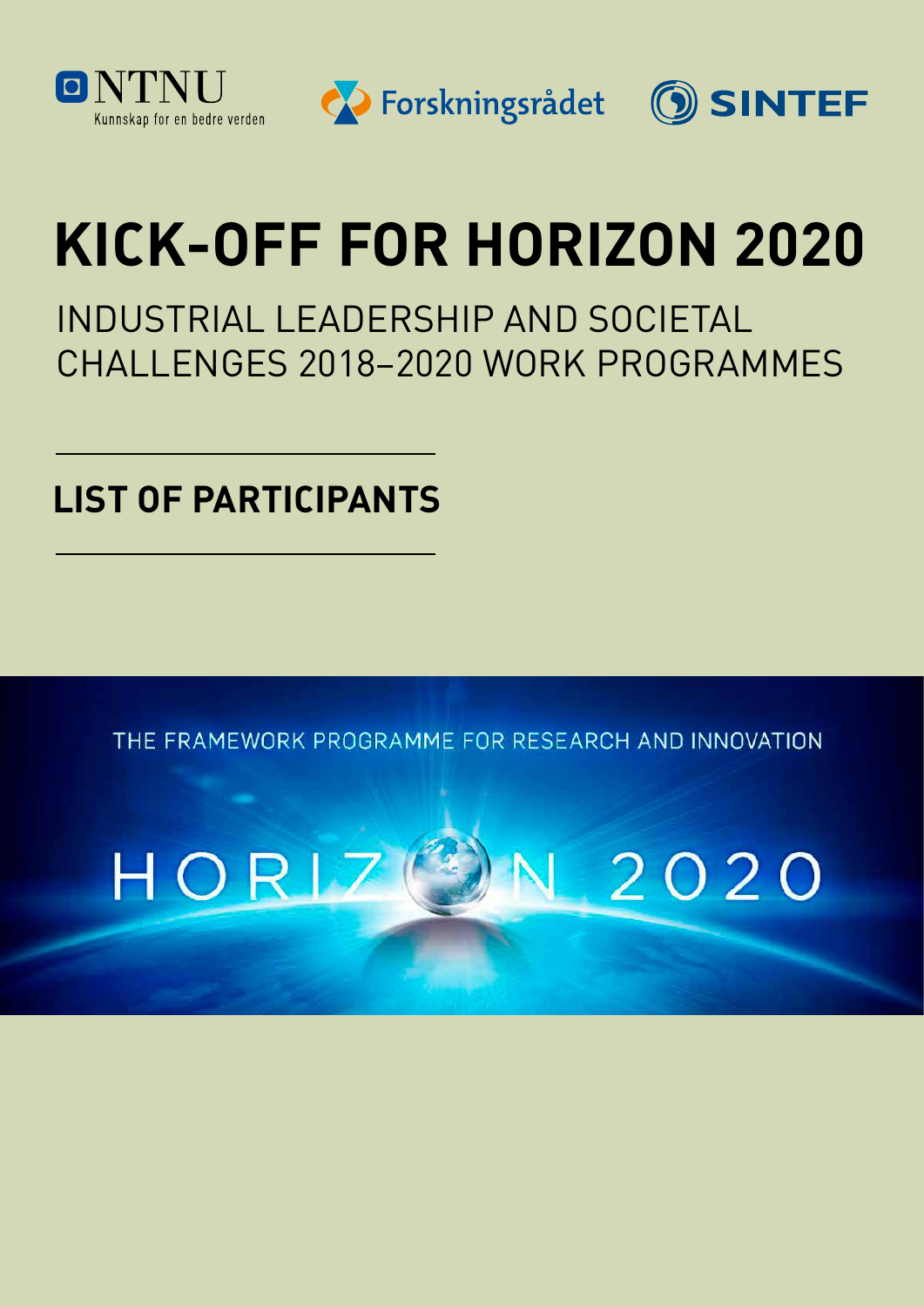| Name                        | Last                           | <b>Institution</b>                            | Workshop:                                                                                                      |
|-----------------------------|--------------------------------|-----------------------------------------------|----------------------------------------------------------------------------------------------------------------|
|                             |                                |                                               |                                                                                                                |
| Ivonne<br>Berta             | Andrade Herrera<br>Matas Güell | <b>SINTEF Digital</b><br><b>SINTEF Energy</b> | <b>Secure societies</b><br>Secure, clean and efficient energy                                                  |
| Nicole                      | Aberle-Malzahn                 | <b>NTNU</b>                                   | <b>Biotechnology and Food</b>                                                                                  |
| Mehdi                       | Ahmadi                         | <b>SINTEF</b>                                 | Climate Action, Environment, Resource Efficiency and Raw Materials                                             |
| <b>Tone Woie</b>            | Alstadheim                     | <b>NTNU</b>                                   | Climate Action, Environment, Resource Efficiency and Raw Materials                                             |
| Kristin                     | Andersen                       | Forskningsrådet                               | Health, demographic change and wellbeing                                                                       |
| Ida<br>Murat V.             | Antonsen<br>Ardelan            | <b>NTNU</b><br>NTNU                           | Health, demographic change and wellbeing<br>Climate Action, Environment, Resource Efficiency and Raw Materials |
| Johanne                     | Arff                           | <b>NTNU</b>                                   | <b>Biotechnology and Food</b>                                                                                  |
| Sebastian                   | Arndt                          | <b>NTNU</b>                                   | Information and Communication Technologies                                                                     |
| <b>Bjørn Egil</b>           | Asbjørnslett                   | <b>NTNU</b>                                   | Smart, green and integrated transport                                                                          |
| Shazia                      | Aslam                          | <b>NTNU</b>                                   | Climate Action, Environment, Resource Efficiency and Raw Materials                                             |
| Arild<br><b>Espen Helge</b> | Aspelund<br><b>Aspnes</b>      | <b>NTNU</b><br><b>SINTEF</b>                  | Nano, Materials and Manufacturing<br>Health, demographic change and wellbeing                                  |
| Chamila                     | Attanapola                     | NTNU                                          | Inclusive, innovative and reflective societies                                                                 |
| Ingrid                      | <b>Bakke</b>                   | <b>NTNU</b>                                   | <b>Biotechnology and Food</b>                                                                                  |
| <b>Tor Haakon</b>           | Bakken                         | <b>SINTEF Energy</b>                          | Climate Action, Environment, Resource Efficiency and Raw Materials                                             |
| Bente                       | <b>Bakos</b>                   | Forskningsrådet                               |                                                                                                                |
| Tone<br>Alexandra           | <b>Bathen</b><br>Bech Gjørv    | NTNU<br><b>SINTEF</b>                         | Health, demographic change and wellbeing                                                                       |
| Martin                      | Bellmann                       | <b>SINTEF</b>                                 | Nano, Materials and Manufacturing                                                                              |
| Michael                     | <b>Belsnes</b>                 | <b>SINTEF Energy</b>                          | Secure, clean and efficient energy                                                                             |
| Bente                       | Berg                           | NTNU                                          | <b>Biotechnology and Food</b>                                                                                  |
| Laila                       | Berg                           | <b>NTNU</b>                                   | <b>Biotechnology and Food</b>                                                                                  |
| Edd A.                      | Blekkan                        | <b>NTNU</b>                                   | Secure, clean and efficient energy                                                                             |
| Janne<br>Olav               | Bohnhorst<br>Bolland           | NTNU<br><b>NTNU</b>                           | Health, demographic change and wellbeing<br>Secure, clean and efficient energy                                 |
| Atle                        | Bones                          | <b>NTNU</b>                                   | <b>Biotechnology and Food</b>                                                                                  |
| Ingunn                      | <b>Borlaug Lid</b>             | Forskningsrådet                               | Climate Action, Environment, Resource Efficiency and Raw Materials                                             |
| Gunnar                      | Bovim                          | NTNU                                          |                                                                                                                |
| Trygve                      | <b>Brautaset</b>               | <b>NTNU</b>                                   | <b>Biotechnology and Food</b>                                                                                  |
| Tore                        | Brembu                         | <b>NTNU</b><br><b>NTNU</b>                    | <b>Biotechnology and Food</b>                                                                                  |
| Per<br><b>MAssimo</b>       | <b>Bruheim</b><br>Busuoli      | <b>NTNU</b>                                   | <b>Biotechnology and Food</b><br>Secure, clean and efficient energy                                            |
| Reidar                      | Buvik                          | <b>SINTEF</b>                                 |                                                                                                                |
| Anja                        | Bye                            | NTNU/St.Olavs                                 | Health, demographic change and wellbeing                                                                       |
| Lorenzo                     | Cañás Bottos                   | <b>NTNU</b>                                   | Inclusive, innovative and reflective societies                                                                 |
| Sven M.                     | Carlsen<br>Challabotla         | <b>NTNU</b><br><b>NTNU</b>                    | Health, demographic change and wellbeing                                                                       |
| Niranjan<br>Duan            | Chen                           | <b>NTNU</b>                                   | Secure, clean and efficient energy<br>Health, demographic change and wellbeing                                 |
| Marit                       | Christensen                    | NTNU                                          | Health, demographic change and wellbeing                                                                       |
| Till                        | <b>Christopher Lech</b>        | <b>SINTEF Digital</b>                         | Information and Communication Technologies                                                                     |
| Virginia                    | Conde                          | <b>NTNU</b>                                   | Health, demographic change and wellbeing                                                                       |
| Pedro                       | Crespo del Granado             | <b>NTNU</b>                                   | Secure, clean and efficient energy                                                                             |
| Janna<br>Sigrid             | Cropotova<br>Dahl              | NTNU<br>SINTEF                                | <b>Biotechnology and Food</b><br>Health, demographic change and wellbeing                                      |
| Nina                        | Dahl                           | SINTEF                                        | Climate Action, Environment, Resource Efficiency and Raw Materials                                             |
| Ole Gunnar                  | Dahlhaug                       | <b>NTNU</b>                                   | Secure, clean and efficient energy                                                                             |
| Kristin                     | Danielsen                      | Forskningsrådet                               |                                                                                                                |
| Karoline                    | Daugstad                       | <b>NTNU</b><br><b>NTNU</b>                    | Inclusive, innovative and reflective societies                                                                 |
| Egidijus<br>Kim             | Dauksas<br>Davies              | Forskningsrådet                               | Biotechnology and Food<br>Information and Communication Technologies                                           |
| Merkebu                     | Degefa                         | <b>SINTEF Energi AS</b>                       | Secure, clean and efficient energy                                                                             |
| Marisa                      | Di Sabatino                    | <b>NTNU</b>                                   | Secure, clean and efficient energy                                                                             |
| Monica                      | Divitini                       | NTNU                                          | Inclusive, innovative and reflective societies                                                                 |
| Carlos                      | Dorao                          | NTNU                                          | Nano, Materials and Manufacturing                                                                              |
| Finn<br>Heidi               | <b>Drabløs</b><br>Dreyer       | <b>NTNU</b><br>NTNU                           | Health, demographic change and wellbeing<br>Nano, Materials and Manufacturing                                  |
| Ingrid                      | Eftedal                        | <b>Nord Universitet</b>                       | Health, demographic change and wellbeing                                                                       |
| Boukje                      | Ehlen                          | <b>NTNU</b>                                   | Health, demographic change and wellbeing                                                                       |
| Sonja Marie                 | <b>Ekrann Hammer</b>           | NTNU                                          | Secure, clean and efficient energy                                                                             |
| Steinar                     | Ellefmo                        | NTNU<br><b>SINTEF</b>                         | Climate Action, Environment, Resource Efficiency and Raw Materials<br><b>Biotechnology and Food</b>            |
| Trond<br>Reinold            | Ellingsen<br>Ellingsen         | NTNU                                          | Information and Communication Technologies                                                                     |
| Anne                        | Elster                         | NTNU                                          | Information and Communication Technologies                                                                     |
| <b>Bjørn Christian</b>      | Enger                          | <b>SINTEF</b>                                 | Nano, Materials and Manufacturing                                                                              |
| Linda                       | Ernstsen                       | NTNU                                          | Health, demographic change and wellbeing                                                                       |
| Marit-Helen G.<br>Alaa      | Ese<br>Faid                    | <b>SINTEF Energy</b><br>NTNU                  | Nano, Materials and Manufacturing<br>Nano, Materials and Manufacturing                                         |
| Simone                      | Fenk                           | NTNU                                          | Health, demographic change and wellbeing                                                                       |
| Maria                       | Fernandino                     | NTNU                                          | Nano, Materials and Manufacturing                                                                              |
| Erik                        | Folven                         | NTNU                                          | Nano, Materials and Manufacturing                                                                              |
| Mikhail                     | Fominykh                       | NTNU                                          | Information and Communication Technologies                                                                     |
| Bjarne<br>Olav              | Foss<br>Fosso                  | NTNU<br>NTNU                                  | Secure, clean and efficient energy                                                                             |
| Hilde                       | Færevik                        | <b>SINTEF</b>                                 | Health, demographic change and wellbeing                                                                       |
| Niki                        | Gaitani                        | NTNU                                          | Secure, clean and efficient energy                                                                             |
| Libe                        | García Zarranz                 | NTNU                                          | Inclusive, innovative and reflective societies                                                                 |
| Golsa                       | Ghiaasi Hafezi                 | NTNU                                          | <b>Information and Communication Technologies</b>                                                              |
| Heidi                       | Gilstad                        | NTNU                                          | Health, demographic change and wellbeing                                                                       |
| Kristian<br>Julia           | Gjøsteen<br>Glaum              | NTNU<br>NTNU                                  | <b>Secure societies</b><br>Nano, Materials and Manufacturing                                                   |
| Danilo                      | Gligoroski                     | NTNU                                          | Information and Communication Technologies                                                                     |
| Pål Erik                    | Goa                            | NTNU                                          | Health, demographic change and wellbeing                                                                       |
| Francesco                   | Goia                           | NTNU                                          | Secure, clean and efficient energy                                                                             |
| Tor                         | Grande                         | NTNU                                          | Nano, Materials and Manufacturing                                                                              |
| Bjørn H<br>Tor Olav         | Grønberg<br>Grøtan             | NTNU<br><b>SINTEF</b>                         | Health, demographic change and wellbeing<br><b>Secure societies</b>                                            |
|                             |                                |                                               |                                                                                                                |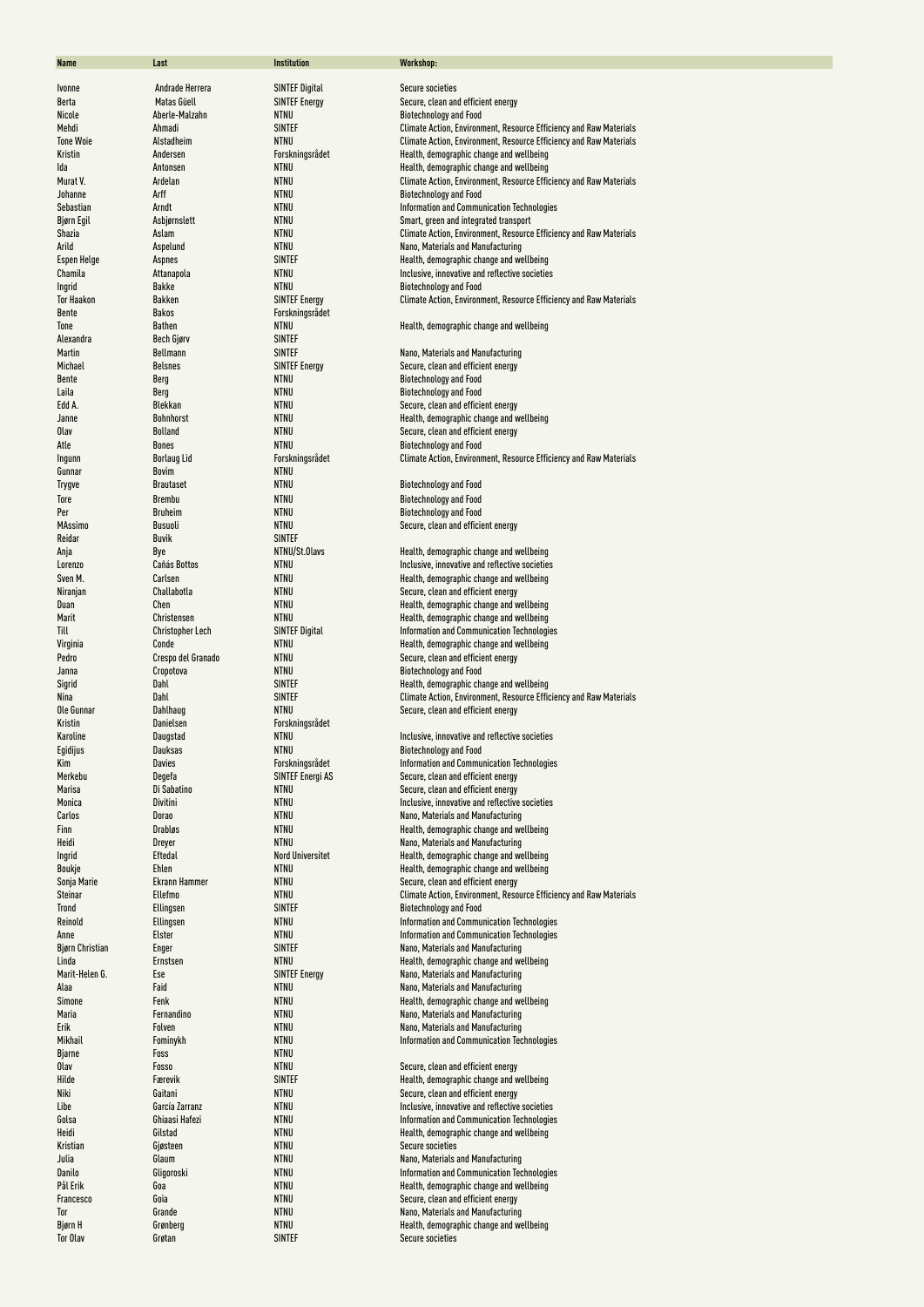| <b>Name</b>                   | Last                    | Institution                    | Workshop:                                                                                                      |
|-------------------------------|-------------------------|--------------------------------|----------------------------------------------------------------------------------------------------------------|
| Stefan                        | Gundersen               | Forskningsrådet                | Smart, green and integrated transport                                                                          |
| Arild                         | Gustavsen               | <b>NTNU</b>                    | Secure, clean and efficient energy                                                                             |
| Torstein                      | Haarberg                | <b>BNW-Energy AS</b>           | Secure, clean and efficient energy                                                                             |
| Marianne                      | H. Aandahl              | Forskningsrådet                | Secure, clean and efficient energy                                                                             |
| Øydis                         | Hagen                   | <b>NTNU</b>                    | Inclusive, innovative and reflective societies                                                                 |
| Trond                         | Hagen                   | <b>SINTEF</b>                  | Information and Communication Technologies                                                                     |
| Karl H.                       | Halse                   | <b>NTNU</b>                    | Smart, green and integrated transport                                                                          |
| Hans Lavoll                   | Halvorson               | <b>SINTEF Energy</b>           | Nano, Materials and Manufacturing                                                                              |
| Ibrahim A.                    | Hameed                  | <b>NTNU</b>                    | Health, demographic change and wellbeing                                                                       |
| Irina-Emily                   | Hansen                  | <b>NTNU</b>                    | Nano, Materials and Manufacturing                                                                              |
| Thomas S.                     | Hansen                  | <b>NTNU</b>                    | Smart, green and integrated transport                                                                          |
| Liv                           | Haram                   | <b>NTNU</b>                    | Climate Action, Environment, Resource Efficiency and Raw Materials                                             |
| Ester K<br><b>Thomas</b>      | Hasle                   | <b>NTNU</b>                    | Climate Action, Environment, Resource Efficiency and Raw Materials                                             |
| Xuezhong                      | Haugeli Halvorsen<br>He | NTNU<br><b>NTNU</b>            | Secure, clean and efficient energy                                                                             |
| Jorunn                        | Helbostad               | <b>NTNU</b>                    | Health, demographic change and wellbeing                                                                       |
| Ragnhild                      | Helgås                  | NTNU/St. Olavs                 | Health, demographic change and wellbeing                                                                       |
| <b>Stine</b>                  | <b>Hellum Braathen</b>  | <b>SINTEF</b>                  | Health, demographic change and wellbeing                                                                       |
| <b>Stine</b>                  | <b>Hellum Braathen</b>  | <b>SINTEF</b>                  | Health, demographic change and wellbeing                                                                       |
| Maria                         | Henningsson             | <b>NTNU</b>                    | Information and Communication Technologies                                                                     |
| Odin                          | Hjemdal                 | NTNU                           | Health, demographic change and wellbeing                                                                       |
| Bjørn                         | Holmedal                | <b>NTNU</b>                    | Nano, Materials and Manufacturing                                                                              |
| Roberto                       | lacono                  | <b>NTNU</b>                    | Inclusive, innovative and reflective societies                                                                 |
| Erik                          | Ingebrigtsen            | <b>NTNU</b>                    | Health, demographic change and wellbeing                                                                       |
| Magnus                        | Jahre                   | <b>NTNU</b>                    | <b>Information and Communication Technologies</b>                                                              |
| <b>Tor Einar</b>              | Johnsen                 | Forskningsrådet                | Nano, Materials and Manufacturing                                                                              |
| Sørgård                       | Jon                     | <b>NTNU</b>                    | Health, demographic change and wellbeing                                                                       |
| Nils                          | <b>Kalstad Svendsen</b> | NTNU                           | <b>Secure societies</b>                                                                                        |
| Kimmo                         | Kansanen                | NTNU                           | Information and Communication Technologies                                                                     |
| Jon Harald<br><b>Sokratis</b> | Kaspersen               | <b>SINTEF</b><br><b>NTNU</b>   | Health, demographic change and wellbeing<br><b>Secure societies</b>                                            |
| Asle H.                       | Katsikas<br>Kiran       | <b>NTNU</b>                    | Health, demographic change and wellbeing                                                                       |
| Per Gunnar                    | Kjeldsberg              | <b>NTNU</b>                    | Information and Communication Technologies                                                                     |
| Henrik                        | Koch                    | <b>NTNU</b>                    | Nano, Materials and Manufacturing                                                                              |
| Sashidharan                   | Komandur                | <b>NTNU</b>                    | Smart, green and integrated transport                                                                          |
| Prashanth                     | Konda Gokuldoss         | <b>NTNU</b>                    | Nano, Materials and Manufacturing                                                                              |
| <b>Trygve</b>                 | Kristiansen             | <b>NTNU</b>                    | Smart, green and integrated transport                                                                          |
| Martin                        | Kuiper                  | <b>NTNU</b>                    | Health, demographic change and wellbeing                                                                       |
| Elena                         | Kuznetsova              | <b>NTNU</b>                    | Smart, green and integrated transport                                                                          |
| Pål                           | Lader                   | SINTEF / NTNU                  | Smart, green and integrated transport                                                                          |
| Rahmi                         | Lale                    | <b>NTNU</b>                    | <b>Biotechnology and Food</b>                                                                                  |
| <b>Thomas</b>                 | Langø                   | <b>SINTEF</b>                  | Information and Communication Technologies                                                                     |
| Tore                          | Lauritzen               | <b>NTNU</b>                    | Smart, green and integrated transport                                                                          |
| Till                          | Lech                    | <b>SINTEF</b><br><b>NTNU</b>   | Information and Communication Technologies                                                                     |
| Olga<br>Øystein               | Lehmann<br>Leiknes      | <b>NTNU</b>                    | Health, demographic change and wellbeing<br>Climate Action, Environment, Resource Efficiency and Raw Materials |
| Hilde                         | Lein                    | NTNU                           | Nano, Materials and Manufacturing                                                                              |
| Paul                          | Leinan                  | <b>SINTEF</b>                  | Health, demographic change and wellbeing                                                                       |
| <b>Anastasios</b>             | Lekkas                  | <b>NTNU</b>                    | Smart, green and integrated transport                                                                          |
| Jørgen                        | Lerfall                 | <b>NTNU</b>                    | <b>Biotechnology and Food</b>                                                                                  |
| Ida                           | Lerheim                 | NTNU                           | <b>Secure societies</b>                                                                                        |
| Karl Yngve                    | Lervåg                  | <b>SINTEF Energi</b>           | Nano, Materials and Manufacturing                                                                              |
| Bård                          | Li                      | NTNU                           | Inclusive, innovative and reflective societies                                                                 |
| Jingyue                       | Li                      | NTNU                           | Information and Communication Technologies                                                                     |
| Andre                         | Liem                    | NTNU                           | Inclusive, innovative and reflective societies                                                                 |
| Martin                        | Ludvigsen               | NTNU                           | Climate Action, Environment, Resource Efficiency and Raw Materials                                             |
| Erica                         | Löfström                | NTNU                           | Climate Action, Environment, Resource Efficiency and Raw Materials                                             |
| Lise                          | Løvseth                 | St. Olavs/NTNU                 | Health, demographic change and wellbeing                                                                       |
| Mara<br><b>Inderjit Singh</b> | Manailescu<br>Marjara   | <b>NTNU</b><br>Forskningsrådet | Health, demographic change and wellbeing<br><b>Biotechnology and Food</b>                                      |
| Arthur                        | Mason                   | <b>NTNU</b>                    | Climate Action, Environment, Resource Efficiency and Raw Materials                                             |
| Cecilie                       | Mathiesen               | Forskningsrådet                | Nano, Materials and Manufacturing                                                                              |
| Dennis                        | Meier                   | <b>NTNU</b>                    | Nano, Materials and Manufacturing                                                                              |
| Solveig                       | Meland                  | <b>SINTEF</b>                  | Smart, green and integrated transport                                                                          |
| Saverio                       | Messineo                | NTNU                           | Smart, green and integrated transport                                                                          |
| Øyvind                        | Mikkelsen               | NTNU                           | Climate Action, Environment, Resource Efficiency and Raw Materials                                             |
| Roxanna                       | Morote                  | NTNU                           | Health, demographic change and wellbeing                                                                       |
| Thais                         | Mothe-Diniz             | NTNU                           | Climate Action, Environment, Resource Efficiency and Raw Materials                                             |
| <b>Odd</b>                    | Myklebust               | <b>SINTEF Raufoss</b>          | Nano, Materials and Manufacturing                                                                              |
| Bjørn                         | Myskja                  | <b>NTNU</b>                    | Inclusive, innovative and reflective societies                                                                 |
| Svein-Erik                    | Måsøy                   | NTNU                           | Health, demographic change and wellbeing                                                                       |
| <b>Shareg Mohd</b>            | Nazir                   | NTNU                           | Secure, clean and efficient energy                                                                             |
| Petter<br>Lars                | Nekså<br>Nord           | <b>SINTEF</b><br>NTNU          | Secure, clean and efficient energy<br>Secure, clean and efficient energy                                       |
| Stian                         | Nygaard                 | <b>SINTEF</b>                  | Nano, Materials and Manufacturing                                                                              |
| Øystein                       | Nytrø                   | NTNU                           | Health, demographic change and wellbeing                                                                       |
| Gunnhild                      | Oftedal                 | NTNU                           | Nano, Materials and Manufacturing                                                                              |
| Solon                         | Oikonomopoulos          | NTNU                           | Nano, Materials and Manufacturing                                                                              |
| Alexander                     | Olsen                   | NTNU/St. Olavs                 | Health, demographic change and wellbeing                                                                       |
| Milica                        | Orlandic                | NTNU                           | Information and Communication Technologies                                                                     |
| Eleni                         | Patanou                 | <b>NTNU</b>                    | Secure, clean and efficient energy                                                                             |
| Andrew                        | Perkis                  | NTNU                           | Information and Communication Technologies                                                                     |
| Jesper                        | Petersen                | NTNU                           | Inclusive, innovative and reflective societies                                                                 |
| Inna                          | Petrova                 | NTNU                           | <b>Biotechnology and Food</b>                                                                                  |
| <b>Ida Nilstad</b>            | Pettersen               | NTNU                           | Climate Action, Environment, Resource Efficiency and Raw Materials                                             |
| <b>Thomas</b>                 | Porathe                 | NTNU                           | Smart, green and integrated transport                                                                          |
| Ekaterina                     | Prasolova-Førland       | NTNU                           | Inclusive, innovative and reflective societies                                                                 |
| Heinz A<br>Sina               | Preisig<br>Prestmo      | NTNU<br>NTNU                   | <b>Biotechnology and Food</b><br>Information and Communication Technologies                                    |
|                               |                         |                                |                                                                                                                |